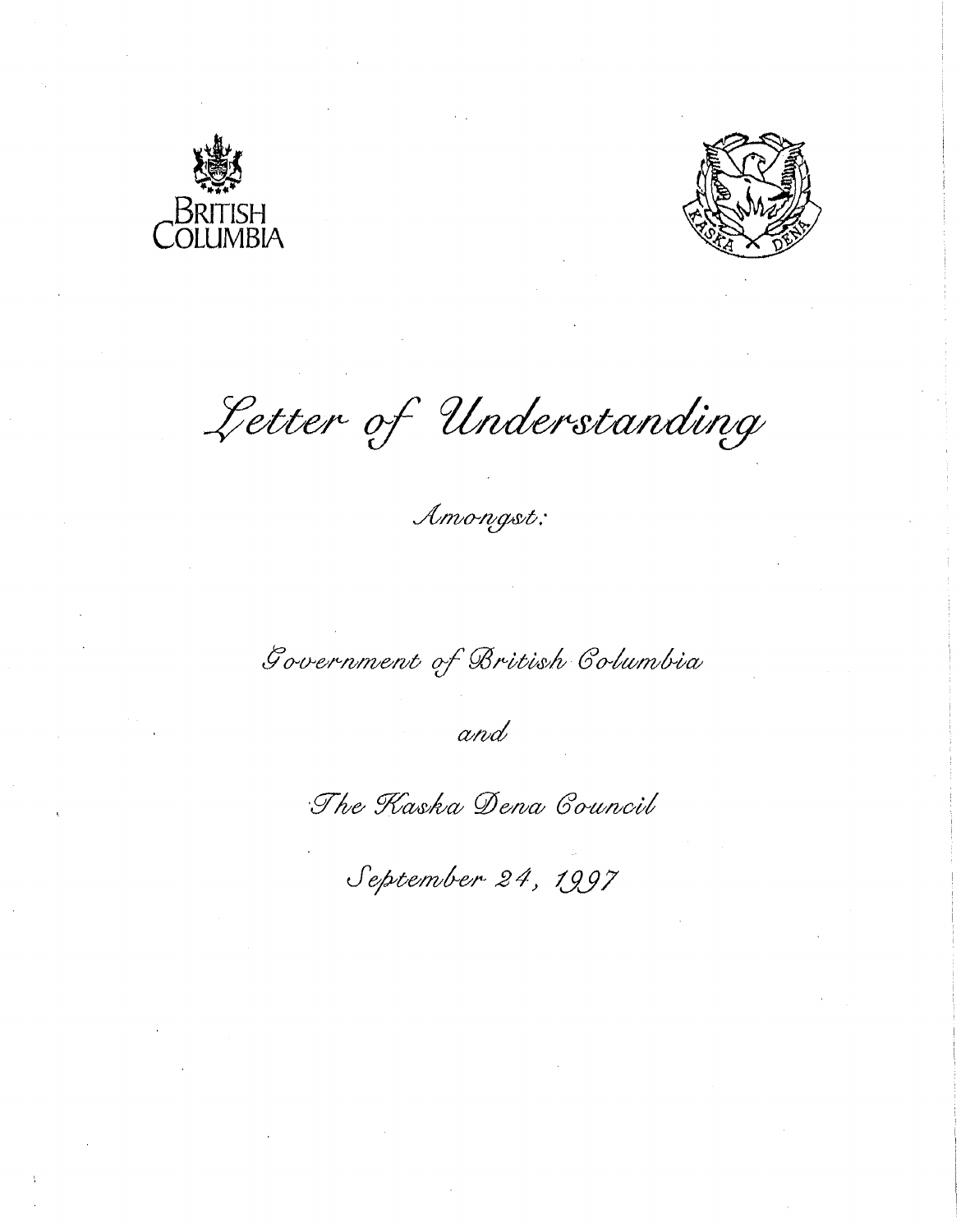# *Cfbts CUndersfand!ng Is:*

BETWEEN: **THE KASKA DENA COUNCIL** (Inc. No S19141); a society incorporated under the Society Act, having its registered office at P.O. Box 8, Watson Lake, Yukon Territory, Y0A 1C0 as represented by its Chairman, Walter Carlick (the "Kaska Dena Council")

AND: HER MAJESTY THE QUEEN IN RIGHT OF THE PROVINCE OF BRITISH COLUMBIA as represented by the Premier of British Columbia ("British Columbia")

# *CWhereas:*

- A. The Kaska Dena Council and British Columbia, with Canada, are negotiating a Treaty under the British Columbia Treaty Commission Process;
- B. British Columbia wishes to approve the Fort Nelson LRMP and to establish an area known as the Muskwa Kechika Area, defined in this Understanding;
- C. A significant portion of the Fort Nelson LRMP area lies within the Kaska Dena Traditional Territory;
- D. The Kaska Dena assert that they have a special relationship with the land and its resources, including wildlife, and that they use and have traditionally used lands in the LOU Area for resource harvesting and for cultural and spiritual purposes;
- E. The lands and resources in the LOU area, including wildlife and wildlife habitat, are recognised and respected for their global significance;
- F. The Parties wish to ensure that the approval and implementation of the Fort Nelson LRMP and the establishment of the Muskwa Kechika Area and the Muskwa Kechlka Plan does not undermine either the aboriginal rights of the Kaska Dena or the treaty process;
- G. British Columbia intends to establish a Muskwa Kechika Advisory Committee, involving the Kaska Dena, to offer public oversight of implementation of the Fort Nelson LRMP's objectives for the Muskwa Kechika Area;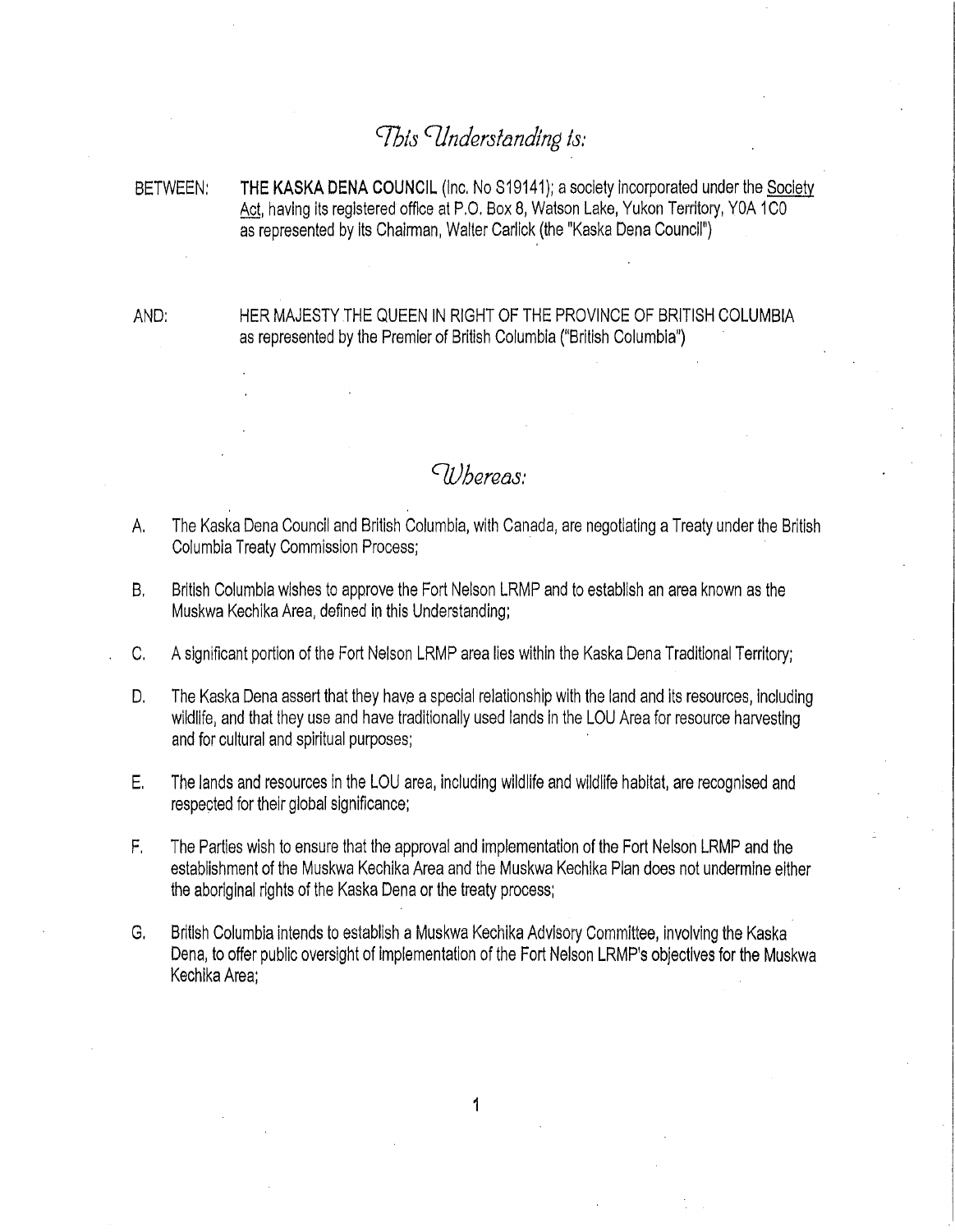- H. It is appropriate that the Kaska Dena and British Columbia have a mutually recognised understanding of their interests and relationships in the ongoing management of lands and resources within the LOU area;
- I. The Parties acknowledge the existence of a government-to-government relationship which will assist in the implementation of the Fort Nelson LRMP and the Muskwa Kechlka Plan In a manner that does not prejudice either the aboriginal rights of the Kaska Dena or the treaty process which the parties are Involved in;
- J. The Parties anticipate that British Columbia may, following Consultation with the Kaska Dena, pass an Order-in-Council under the Environment and Land Use Act or will otherwise establish the boundaries, objectives, and strategies for land and resource management in the Muskwa Kechika Area and a Muskwa Kechlka Plan which will establish the management for the Muskwa Kechika Area;
- K. Both Parties welcome this opportunity to work together in a spirit of mutual respect and understanding to wisely manage and sustain the land and its resources for this and future generations.

# *Cherefore the Parties agree as follows*

### **1.0 DEFINITIONS:**

- 1.1 "Fort Nelson LRMP" means the land and resource management plan approved by government which Is based on the recommendations from the Fort Nelson LRMP table.
- 1.2 "Kaska Dena" means the Kaska Dena people and communities located in the Kaska Dena Traditional Territory as represented, for the purpose of this LOU, by the Kaska Dena Council.
- 1.3 "Kaska Dena Traditional Territory" means that portion of British Columbia outlined on the map · attached as Schedule A to this Understanding, asserted to be the Traditional Territory of the Kaska Dena, a copy of which is filed with the BC Treaty Commission.
- 1.4 "Letter of Understanding (LOU) Area" is that part of British Columbia defined as the Fort Nelson Land and Resource Management Plan area that lies within the Kaska Dena Traditional Territory, as Identified in Schedule B to this Understanding.
- 1 ,5 "Muskwa Kechika Area" Is the existing parks and the proposed protected areas and the special resource management zones (RMZs) recommended by the Fort Nelson and Fort St. John LRMPs to form the Muskwa Kechika Area.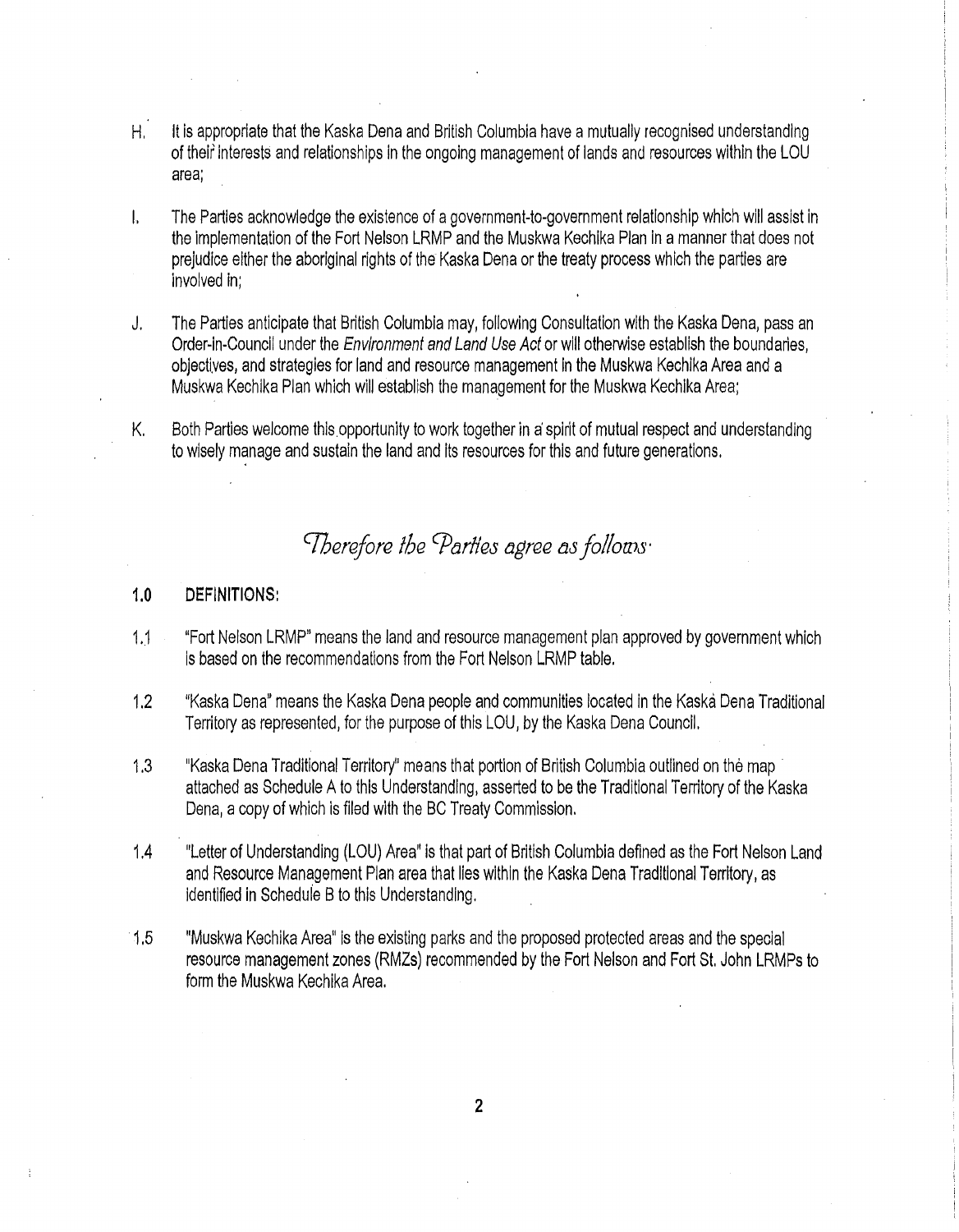- 1.6 "Muskwa Kechika Plan" is the combined objectives and strategies from the Fort Nelson and Fort St. John LRMPs for the parks, proposed protected areas and other RMZs that constitute the Muskwa Kechika Area.
- 1.7 "Consult" or "Consultation" between the Kaska Dena Council and British Columbia means that before a decision is made on a matter relating to this Understanding, the Party making the decision will provide the other Party with:
	- (a) reasonable notice of the matter to be decided, Including Information sufficient In form and detail to ensure that the other Party understands the matter, in order to assess it and prepare a meaningful response;
	- (b) a reasonable period of time to consider the matter having regard to:
		- (i) the nature and complexity of the matter to be decided;
		- (ii) the need for the other Party to consult with their respective communities or constituencies, when necessary; and
		- (ill) timelines prescribed by applicable legislation.
	- (c) full and fair consideration by the Party obliged to consult, of any concerns or recommendations presented.

#### **2.0 PURPOSE:**

2.1 This Understanding sets out the relationship between the parties with respect to the planning and management of lands and resources in the LOU Area from the date of signing of this Understanding until such time as it is terminated according to the provisions of this Understanding.

#### **3.0 GENERAL PROVISIONS:**

- 3.1 Nothing in this Understanding affects the aboriginal claims, rights or interests of the Kaska Dena in British Columbia.
- 3.2 Each party represents and warrants to the other party as follows:
	- (a) that the execution of this Understanding has been duly authorised and that it has the power and capacity to perform Its covenants under this Understanding;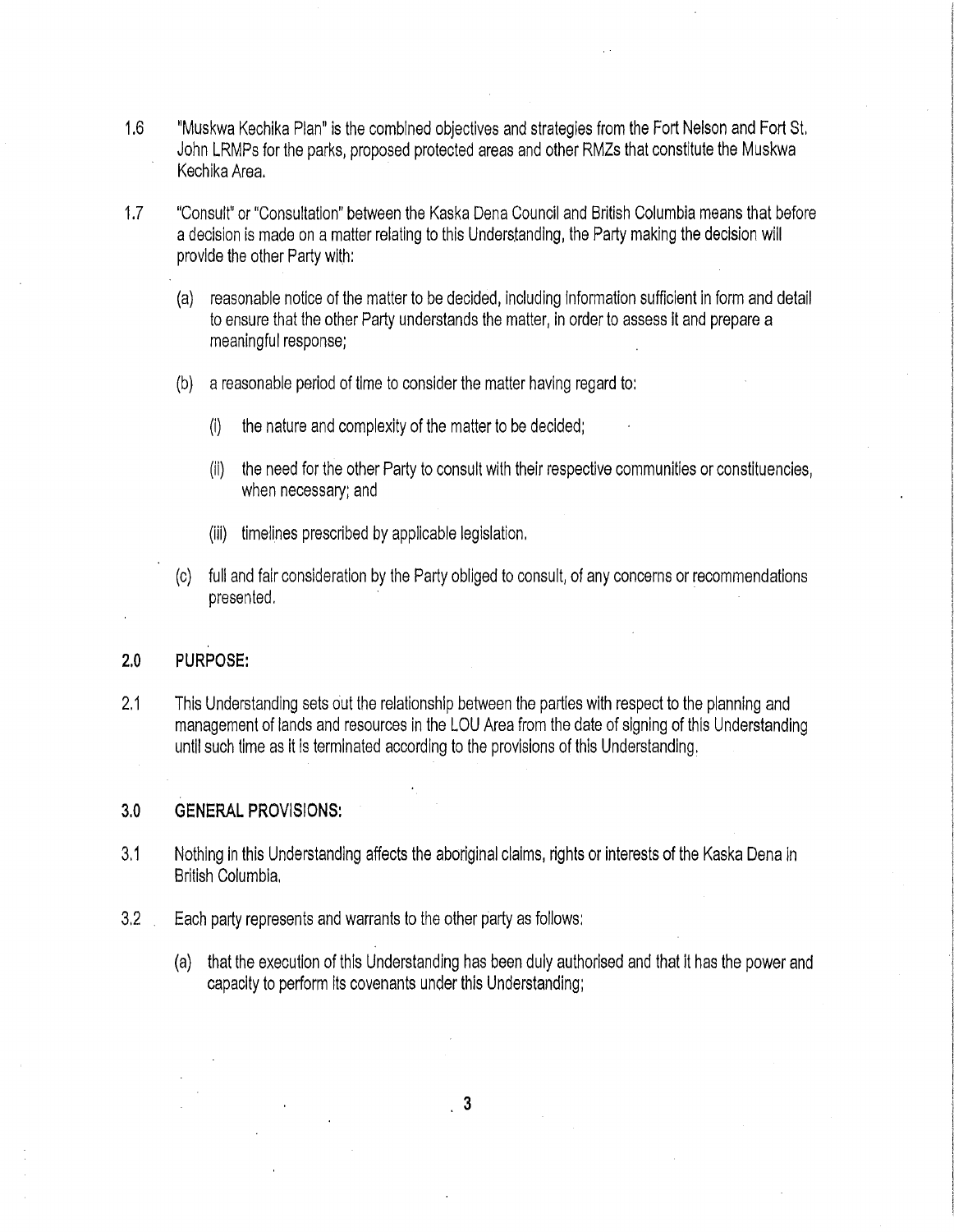- (b) that this Understanding is a valid and binding agreement enforceຈ!›!e against it in accordance with its terms.
- 3.3 While this Understanding is in effect, the Kaska Dena Council will not, except to enforce this Understanding, commence any legal proceedings or otherwise conduct itself to challenge the validity of the Muskwa Kechika OIC, or the approval and implementation of the Fort Nelson LRMP.
- 3.4 This Understanding will not be interpreted as an acknowledgement by either party that its legislative authority or jurisdiction Is limited by the provisions of this Understanding.
- 3.5 This Understanding is without prejudice to:
	- (a) any position the parties may take in the Kaska Dena Treaty Negotiations;
	- (b) the aboriginal and treaty rights and interests of the Kaska Dena and any other First Nation which may have rights in the area; and
	- (c) land selections which the Kaska Dena may pursue in the treaty process within parks or protected areas recommended to be established under the Fort Nelson LRMP.
- 3.6 This Understanding will be interpreted in accordance with the laws of British Columbia.
- 3.7 The Parties will execute further documents and assurances as may be necessary to carry out the intent of this Understanding,
- 3.8 British Columbia will ensure that the spirit and intent of this Agreement are conveyed to government agencies, including enforcement agencies.
- 3.9 British Columbia will:
	- (a) Consult the Kaska Dena Council with respect to any OICs prepared for recommendation to the Lieutenant Governor in Council to establish the boundaries, objectives, plans, and strategies for land and resource management In the Muskwa Kechika Area; and
	- (b) recommend to the Lieutenant Governor in Council that any such OICs respect the spirit and Intent of this Understanding.

#### **4.0 OBJECTIVES:**

4.1 The objectives of this Understanding are: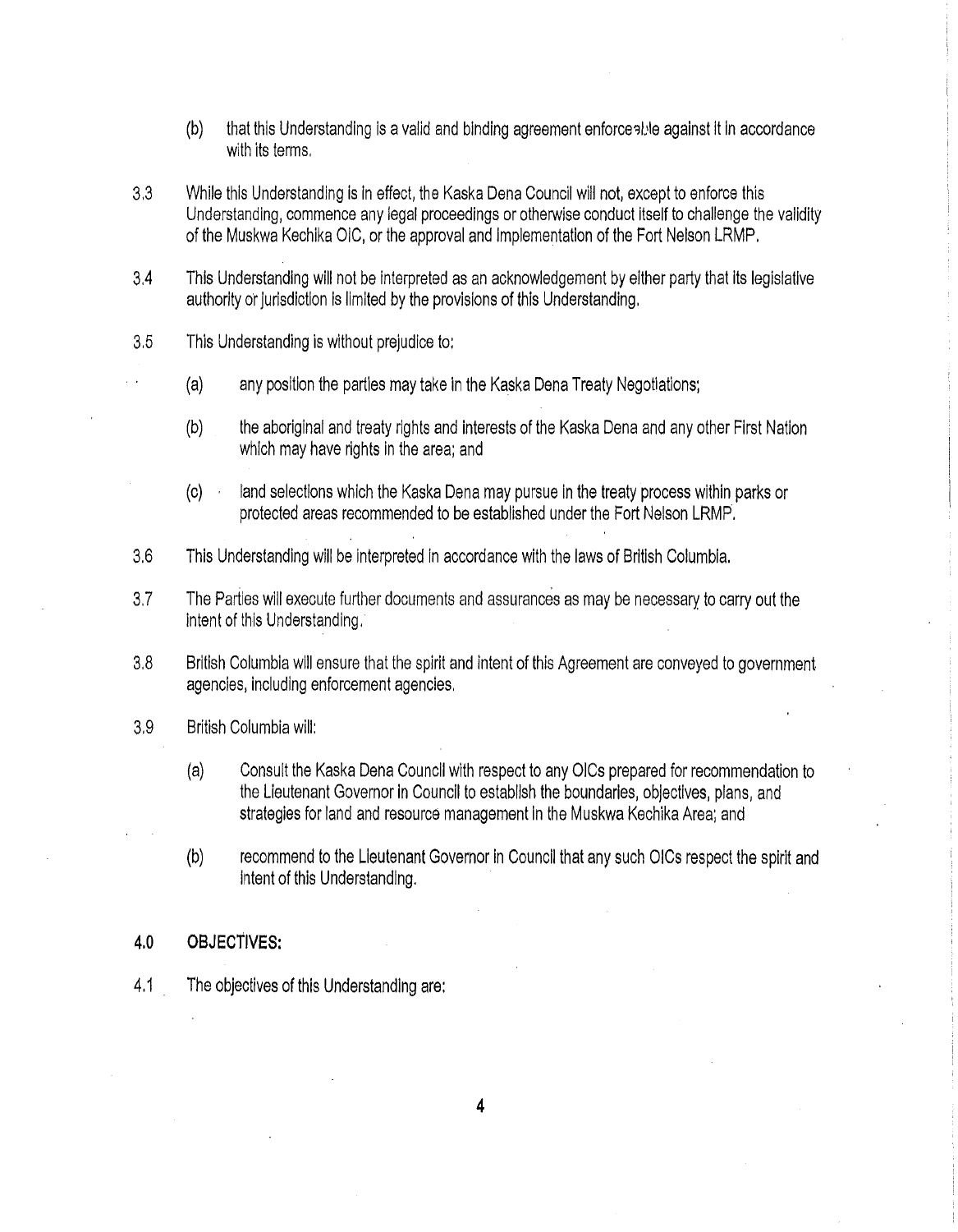- (a) to address the rights, interests and opportunities of the parties set out In this Understanding in the planning and management of lands and resources In the LOU Area, in a spirit of mutual respect and understanding, and In accordance with mutually agreed upon principles;
- (b) to provide for the planning and management of lands and resources In the LOU Area in a manner which:
	- $(i)$  provides the Kaska Dena with input, as agreed in this Understanding, consistent with a government-to-government relationship between the Kaska Dena and British Columbia, into the planning and management of lands and resources;
	- (ii) is consistent with the objectives and strategies of the Fort Nelson LRMP;
	- (iii) recognises, respects and accommodates the traditional uses of lands and resources, and contemporary expressions of those traditional uses by the Kaska Dena in the exercise of their aboriginal rights;
	- (iv) conserves the natural resources of parks for their intrinsic and scientific values and for compatible recreational opportunities;
	- (v) integrates traditional and scientific knowledge in the management of the natural and cultural resources;
	- (vi) recognises that oral history is a valid and relevant form of research for establishing the historical significance of heritage sites and objects; and
	- (vii) recognises the authority of the Kaska Dena in the interpretation of Kaska Dena place names and heritage resources;
- (c) to identify and provide economic opportunities for the Kaska Dena In the LOU Area.

## **5.0 RESOURCE MANAGEMENT OBJECTIVES AND KASKA DENA RIGHTS, CULTURE AND HISTORY:**

- 5.1 The Parties Intend:
	- (a) that in the LOU area the globally significant wildlife and natural wilderness environment and the heritage values of parks, protected areas, and special resource management zones be protected, while allowing resource development in a manner which Is consistent with this intent and the objectives of the Fort Nelson LRMP;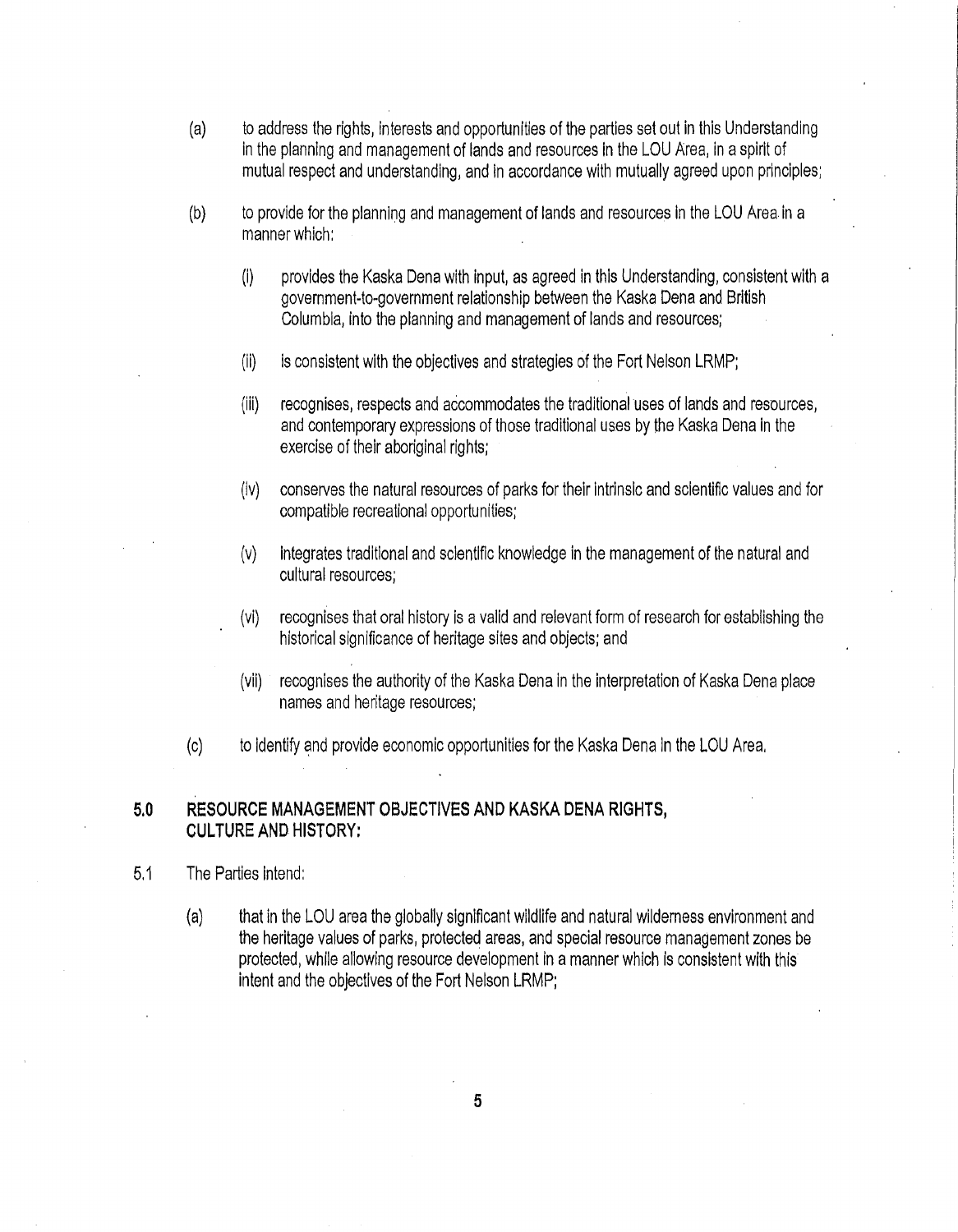- (b) that one of the objectives of parks and protected areas In the LOU Area be the recognition of Kaska Dena rights, culture, and history;
- (c) to protect and conserve parks and protected areas In the LOU Area for the benefit, education, and enjoyment of all people In accordance with their designation as parks and protected areas and the terms of this Understanding; and
- (d) to manage the natural resources of the Resource Management Zones outside the parks and protected areas in a way which recognises Kaska Dena rights, culture, and history.
- 5.2 The Parties recognise that the Kaska Dena may harvest fish and wildlife in parks and protected areas and other unoccupied Crown lands In the LOU area, using traditional or contemporary harvesting methods; In accordance with their aboriginal rights to harvest for sustenance, social and ceremonial purposes.
- 5.3 The Parties mutually recognise and will adhere to the Muskwa Kechika Access Management Area regulation under the Wildlife Act.

## **6,0 CONSULTATION AND REPRESENTATION**

- 6.1 British Columbia will ensure that there is Consultation with the Kaska Dena in respect of those matters addressed in this Understanding, and in particular on matters relating to the establishment of parks and protected areas in the LOU area, management plans for these parks and protected areas and other related matters.
- 6.2 The Kaska Dena will be represented on the Muskwa Kechika Advisory Committee. Kaska Denà representation will include, at a minimum, one representative from each of the communities of Lower Post, Good Hope Lake and Fort Ware, and one representative from the Kaska Dena Council.
- 6.3 The Kaska Dena will have the opportunity to be represented, if they so wish, on other committees or other similar bodies, such as ad hoc government land and resource planning groups, which may be established by British Columbia from time to time to advise on the Implementation of the Fort Nelson LRMP and the Muskwa Kechika Plan and related matters. Kaska Dena representation will Include, where agreed to, one representative from each of the communities of Lower Post, Good Hope Lake and Fort Ware, and one representative from the Kaska Dena Council.
- 6.4 British Columbia will ensure that if no other committee or other similar body is established the Kaska Dena will have opportunity to provide direct advisory input.
- 6.5 Where there is a significant dispute between the parties on any matters which arise under this Understanding: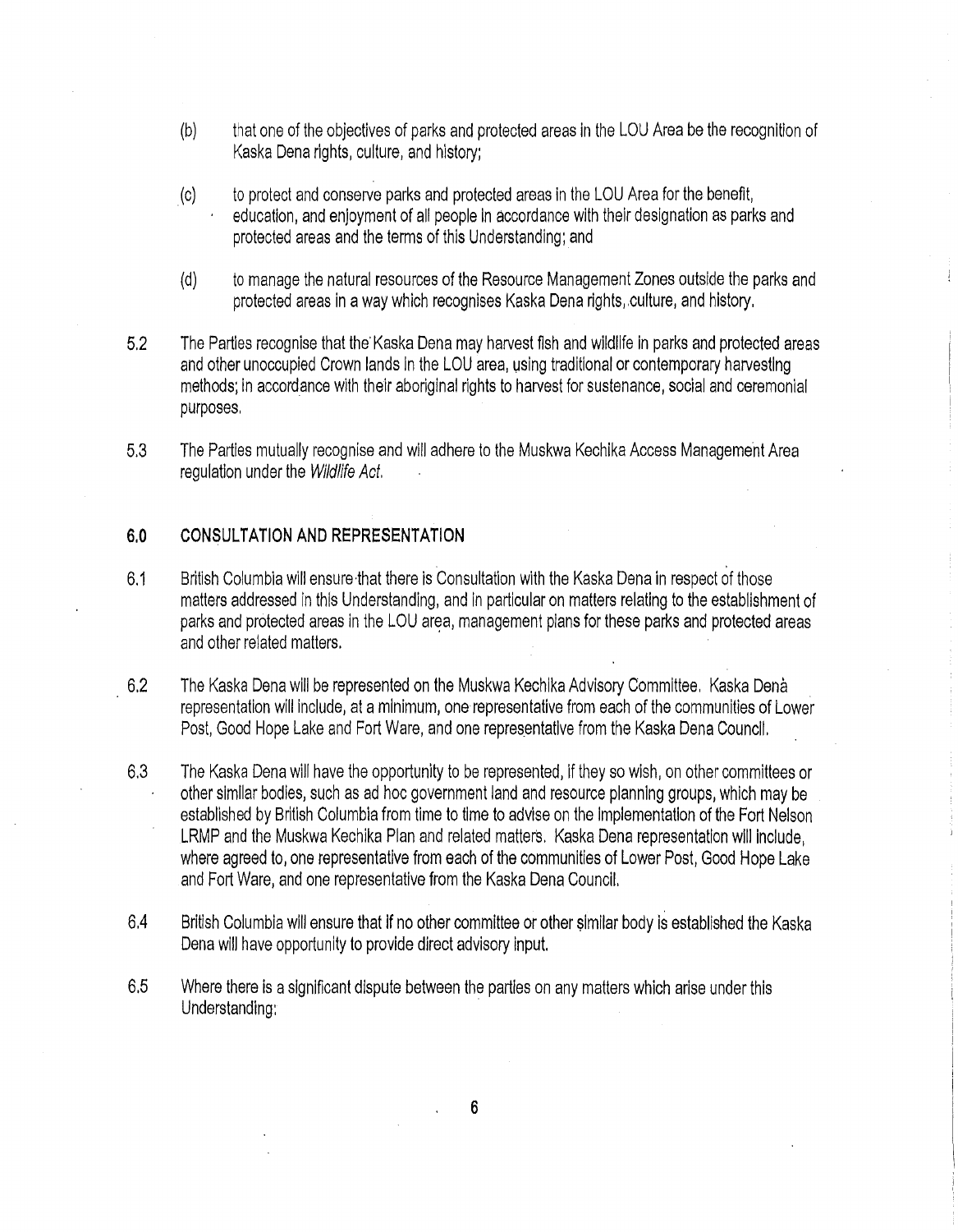- (a) the Parties will refer the dispute to the Kaska Dena Council staff and British Columbia staff for resolution; and
- (b) if staff can not resolve the dispute, the Kaska Dena may discuss the dispute directly with the Ministers of: Environment, Lands and Parks; Employment and Investment; and, Forests. Any decision of the Ministers will be final and will be implemented.
- 6.6 The parties agree that the attached Schedule C reflects the Kaska Dena and British Columbia relationship for the Muskwa Kechika Area and the Fort Nelson LRMP area.

### **7.0 PARKS AND PROTECTED AREAS**

7.1 British Columbia will ensure that the Kaska Dena are given a formal role, consistent with Sec. 6.0 of this Understanding, in the planning and management of parks and protected areas in the LOU Area.

### 7.2 The parties will:

- (a) use both Kaska Dena and British Columbia names for parks and protected areas in the LOU Area;
- (b) recommend to the Lieutenant Governor in Council or the Government of British Columbia that any OIC or legislation which is tabled to establish the parks and protected areas In the LOU Area will include the Kaska Dena as well as British Columbia names; and
- (c) work together in a timely manner to establish names for parks and protected areas in the LOU Area.
- 7.3 The Parties recognise Kaska Dena authority to interpret and provide Kaska Dena names for parks and protected areas, place names, h'eritage sites, and other similar features within the parks and protected areas within the LOU Area, consistent with this Understanding.
- 7.4 Park and protected area management plans will respect the fact that the Kaska Dena are entitled to exercise their aboriginal rights within parks and protected areas within the **LOU** Area, consistent with this Understanding, and law on aboriginal rights. ·

### **8.0 · ECONOMIC OPPORTUNITIES AND FUNDING:**

8.1 Economic opportunities for the Kaska Dena will be identified and provided in the implementation of the Fort Nelson LRMP and the Muskwa Kechika Plan, including the parks and protected areas. The Parties will endeavour to negotiate in good faith an economic opportunities agreement which, once completed, will become part of this Understanding.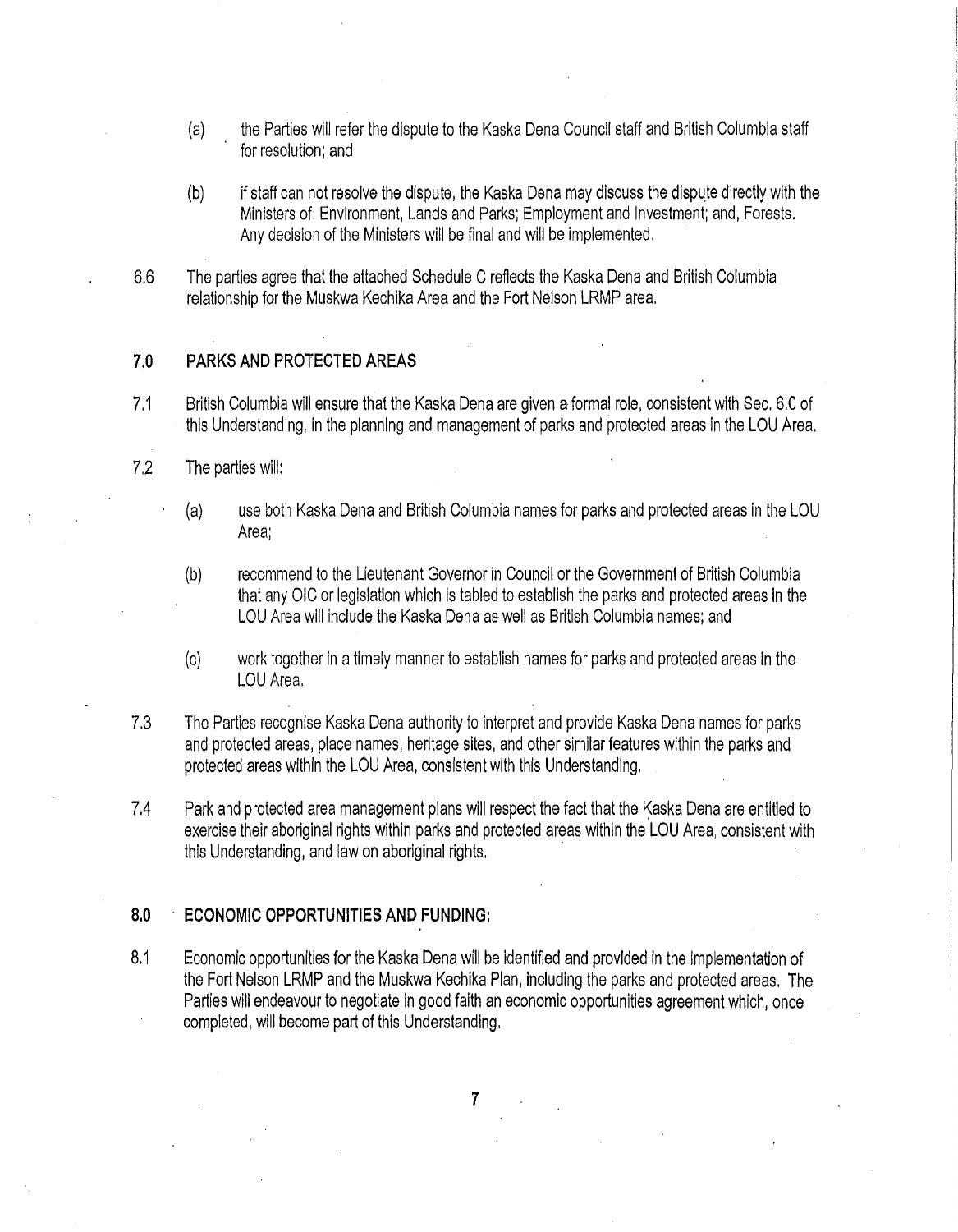- 8.2 The Parties will work together to address funding issues as they arise. Financing for the last of the last implementation for any specific project or activities stemming from this Understanding may be negotiated by the Parties. Where appropriate, the Parties will endeavour to secure resources from other sources that may be available to each of them.
- 8.3 it is anticipated that there will be a Muskwa Kechika Fund which will be a central funding source for supporting research, Inventory, planning, and management projects In the Muskwa Kechika Area. Recommendations on expenditures from this fund will be made by the Muskwa Kechika Advisory Committee. The Parties recognise that contributions to this fund may come from a number of sources. The Parties agree that this fund will be available to support Kaska Dena and British Columbia's interests and needs as determined by the Muskwa Kechika Advisory Committee. The use of this fund for Kaska Dena-led projects will constitute partial fulfilment of the intent of Section 8.1.
- 8.4 Kaska Dena travel and other related expenses incurred to attend meetings of the Muskwa Kechika Advisory Committee, and other committees or other similar bodies which may be established by British Columbia from time to time to advise on the implementation of the Fort Nelson· LRMP, the Muskwa Kechika Plan and other related matters will be the responsibility of British Columbia. These travel and other related expenses will 'be determined by, and paid according to, policies established by British Columbia from time to time.

#### **9.0 AMENDMENT AND TERMINATION:**

- 9.1 This Understanding may be amended by written agreement of the parties.
- 9.2 British Columbia will negotiate in good faith with the Kaska Dena any amendments to this Understanding which may be required as a result of amendments to legislation or regulations which affect the rights of the Kaska Dena under this Understanding.
- 9.3 The Parties anticipate that this Understanding may be amended to apply to the portion of the Kaska Dena Traditional Territory falling within the Mackenzie or other LRMP planning areas.
- 9.4 This Understanding shall remain in effect until:
	- (a) terminated by either party on six (6) months written notice to the other party stating the reasons for termination; or
	- (b) unless otherwise agreed, until a Kaska Dena treaty is signed and ratified by the parties and the Government of Canada and is in effect.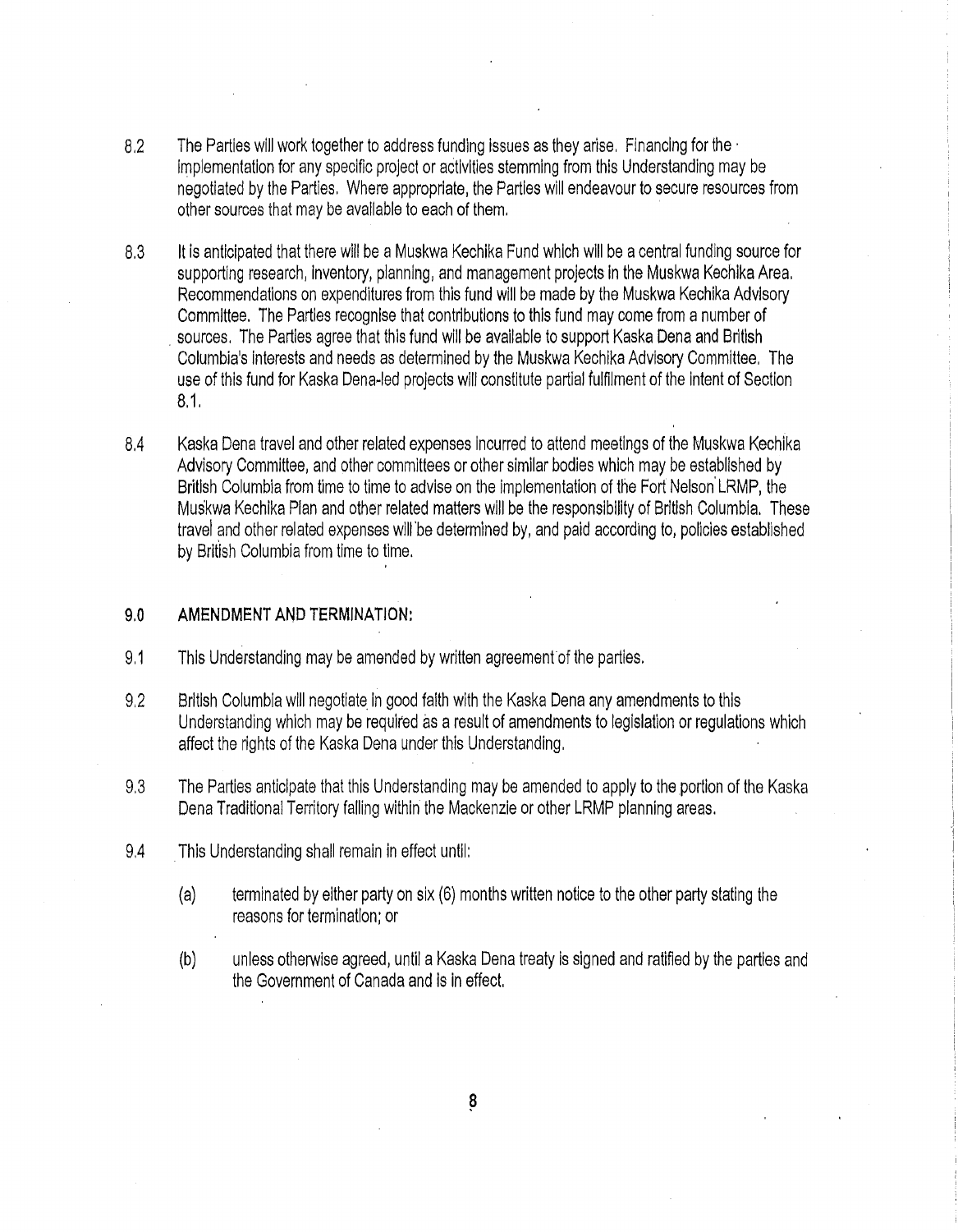9.5 · The parties will review this Understanding annually, on or about the anniversary date of this Understanding, to ensure that its objectives continue to be met, and will consider amendments to this Understanding which may be required to further Its objectives.

#### **10.0· NOTICE:**

10.1 For the purposes of this Understanding, notice shall be deemed received at being hand delivered or transmitted by facsimile and sent to the attention of the following persons at the respective address:

To the Kaska Dena:

Facsimile: 250-779-3371

Walter Carlick, Chairman Kaska Dena Council P.O. Box 8 Watson Lake, YT YOA 1CO

To British Columbia:

Facsimile: 250·387·1356

Minister of Environment, Lands and Parks Chair Environment and Land Use Committee Parliament Buildings Victoria, BC V8W 1X4

or to any other persons or addresses which one party may, by notice in writing, advise the other of, from time to time.

#### **11.0 COUNTERPART:**

11.1 The parties may execute this Understanding In counterparts. All counterparts will, for all purposes constitute one Understanding, despite the fact that the parties may have executed different counterparts.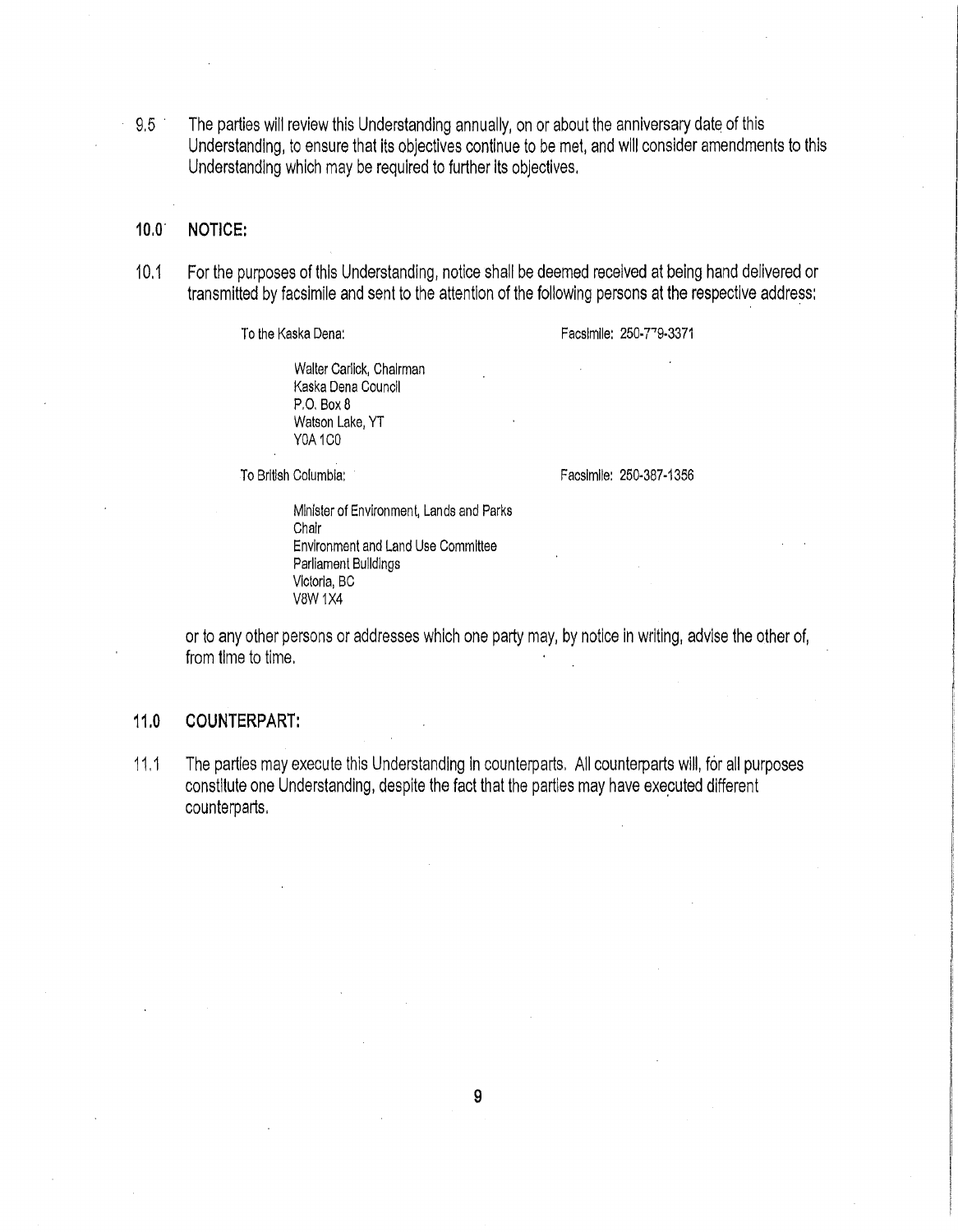IN WITNESS THEREOF the parties have executed this Understanding on the 24 day of

1997.

SIGNED on behalf of Kaska Dena Council

Chairperson Walter Carlick

In the presence of:

Witness

SIGNED on behalf of Her Majesty the Queen<br>in Right of the Province of British Columbia

Glen Clark, Premier

In the presence of:  $1.00$ Witness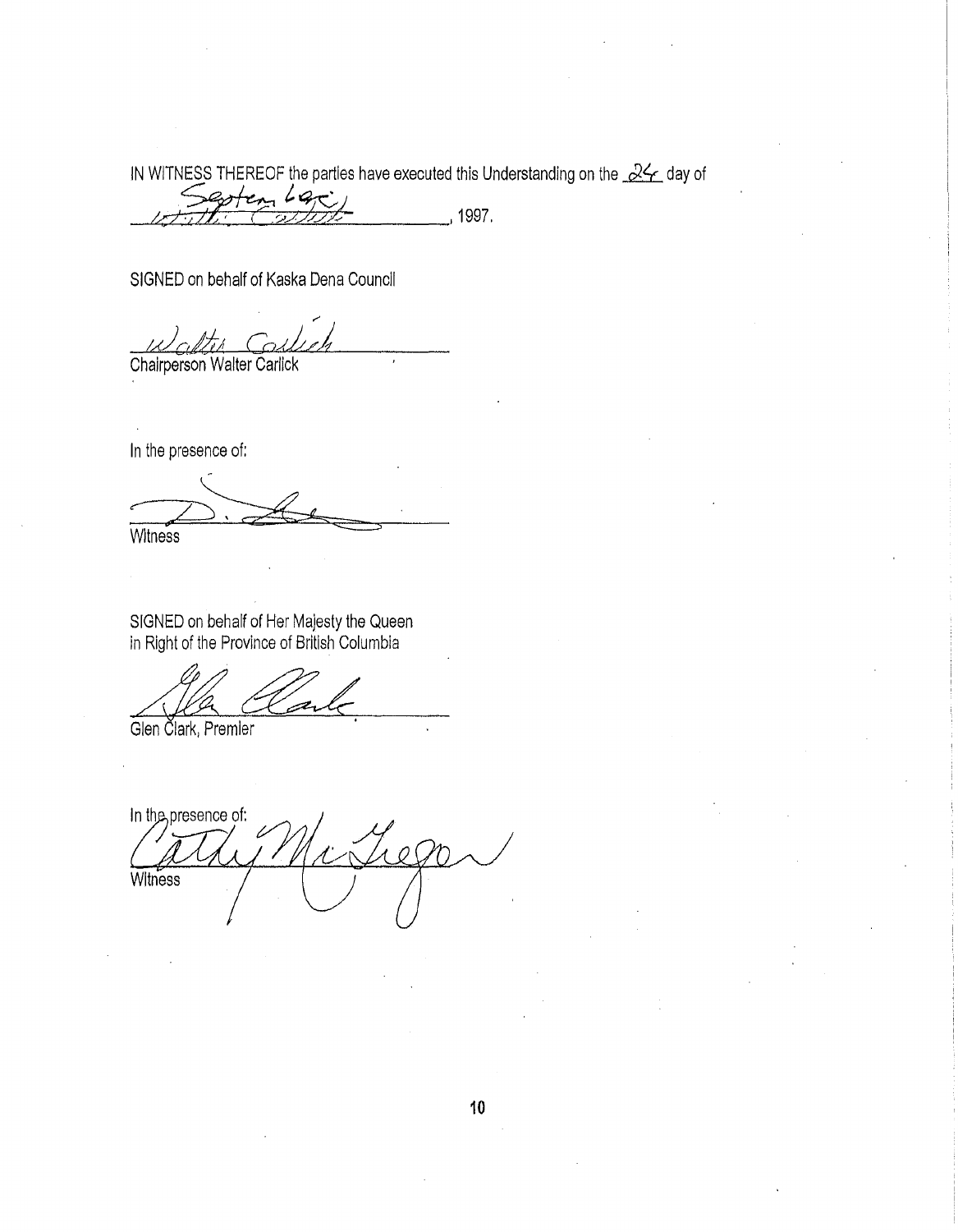SCHEL JLE A



ng Allahi bir FITECH, Wasila B.C.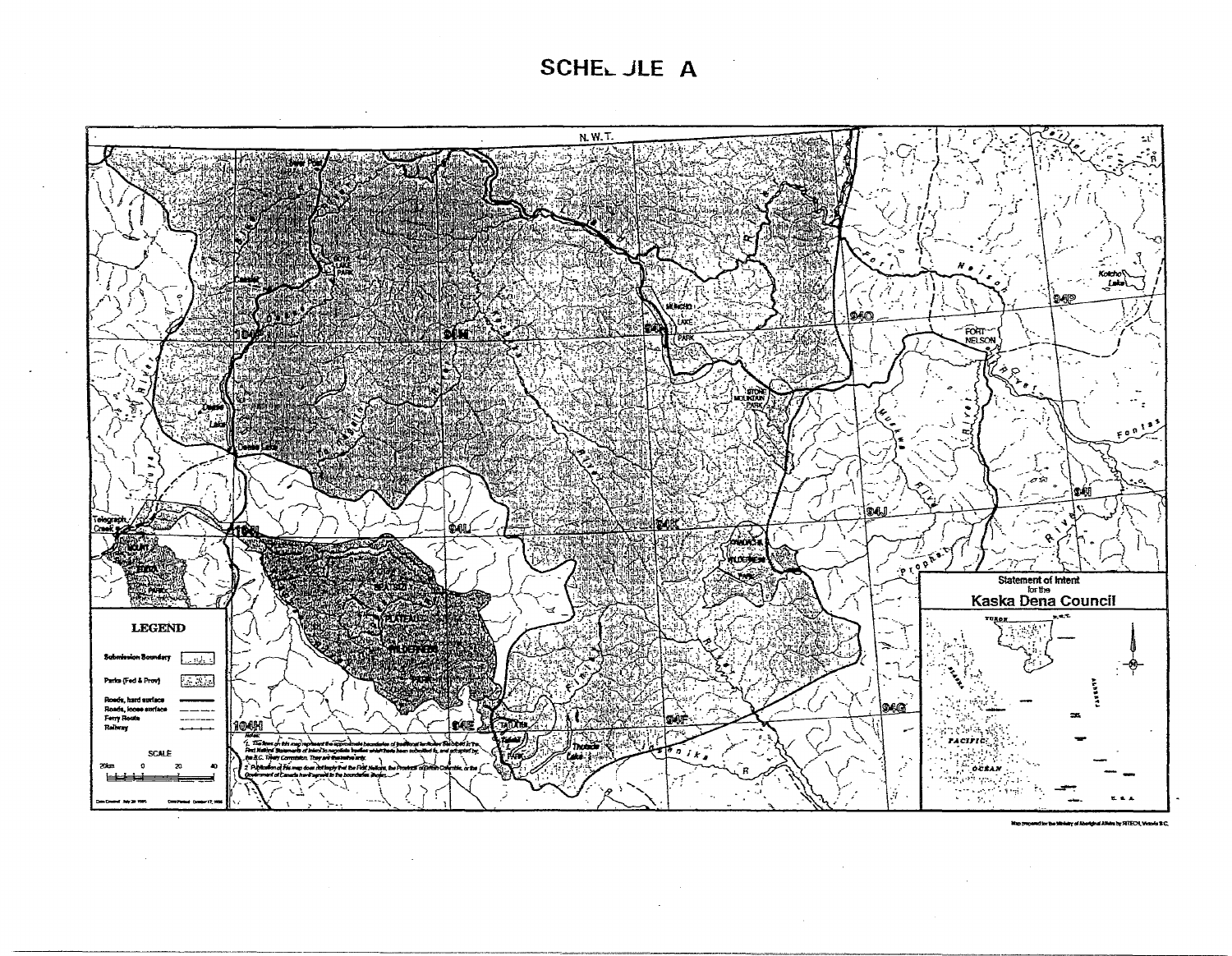# **SCHELLJLE B**